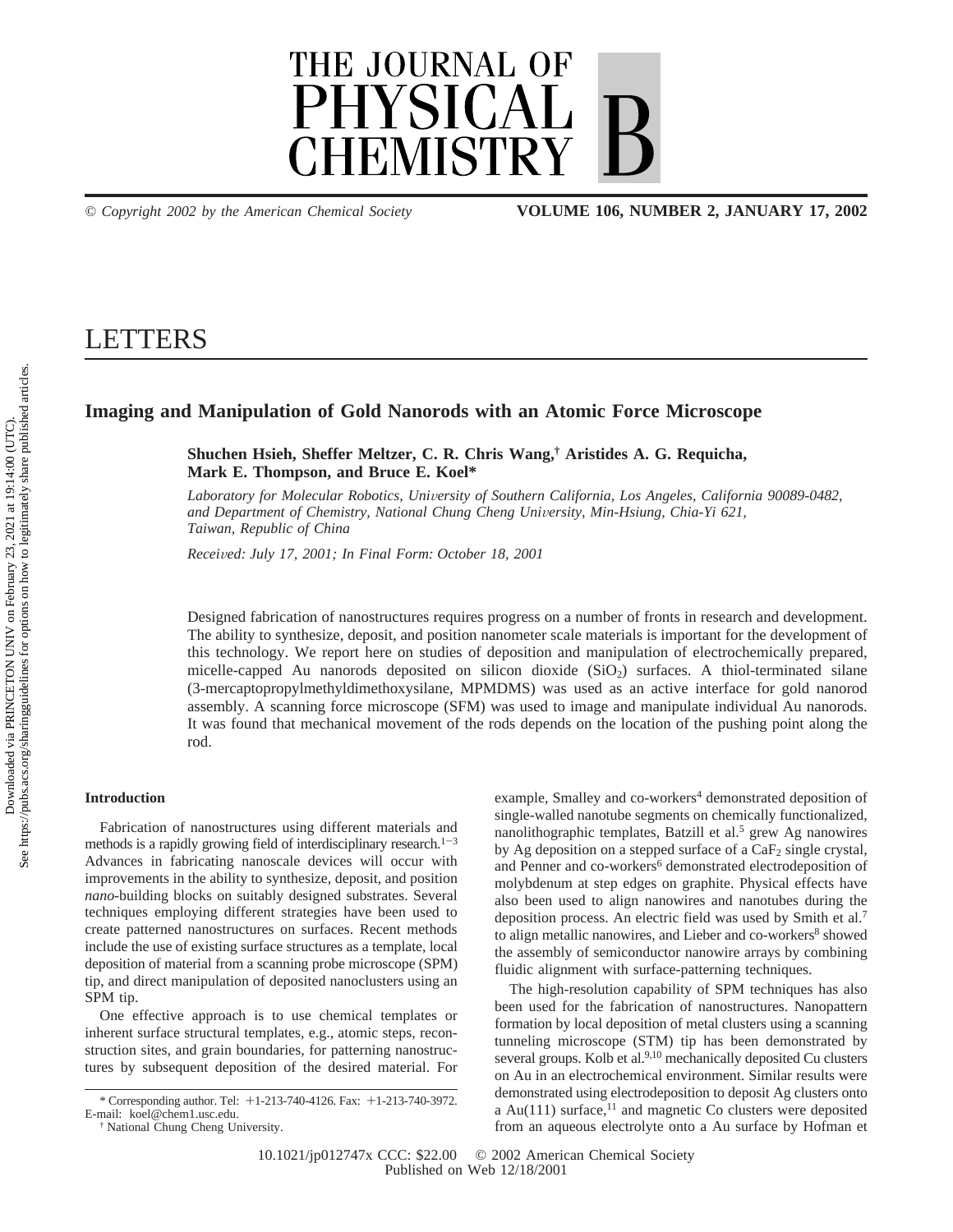al.12 Also, an STM tip has been used to initiate linear chain polymerization of an adsorbed layer of monomolecular moieties.13

A third approach, and the one used in this study, is to deposit pre-synthesized metal clusters on a substrate and position them in a desired pattern using a scanning force microscope (SFM) tip. Since it is now possible to synthesize multicomponent metal nanoparticles using a combination of templates and layer-bylayer self-assembly, this *bottom-up* positioning approach is well suited for creating large structures from novel, precisely made building blocks.<sup>14</sup> In our laboratory, we have demonstrated controlled manipulation by mechanical "pushing", using an atomic force microscope (AFM) tip, of individual<sup>18,19</sup> and linked $20$  gold particles, and use of gold particles as templates for subsequent deposition processes.<sup>21</sup> More recently, the positioning of individual carbon nanotubes on a  $SiO<sub>2</sub>$  substrate by mechanical pushing was demonstrated.<sup>15</sup> This setup was also used to study the nanomechanical<sup>16</sup> and electrical properties of the carbon nanotubes.<sup>17</sup>

One possible extension of such nanomanipulation work is to use nanorods as fundamental building blocks to create novel structures. The shape and size of metallic nanorods make them excellent models to study the electrical and optical $22$  properties of nanowires, as well as frictional forces and nanometer-scale mechanics. Several groups have demonstrated the ability to synthesize colloidal nanorods with well-defined sizes and shapes using different materials.23,24 In particular, gold nanorods have been prepared by electrochemical methods.<sup>25,26</sup> These procedures have produced gold nanorods with mean aspect ratios ranging from 1 to greater than 10. Most of these studies have used TEM and other spectroscopic techniques to analyze the size and shape distributions of the synthesized rods. To the best of our knowledge, AFM has not been used yet as a complementary characterization technique.

Despite the wide range of research that has dealt with synthesis issues, very little research has been devoted to the self-assembly and alignment of rod-shaped nanocrystals. One of the few examples available is from El-Sayed's lab where a variety of ordered structures could be formed under controlled experimental conditions.27

In this study, we have deposited gold nanorods on a MPMDMS (3-mercaptopropylmethyldimethoxysilane)-modified  $SiO<sub>2</sub>/Si$  (111) substrate, imaged the rods using dynamic mode AFM, and subsequently performed manipulation using the AFM tip. The objective of this work was to demonstrate that these gold nanorods can be utilized as functional "primatives" or building blocks for nanostructure fabrication.

#### **Experimental Section**

A Si (111) wafer (P/B, International Wafer Service) was cut into  $1 \times 1$  cm<sup>2</sup> pieces and cleaned by immersing the Si wafer in a "piranha" bath  $(30\% \text{ H}_2\text{O}_2 \text{ mixed in a } 1:4 \text{ ratio with})$ concentrated H<sub>2</sub>SO<sub>4</sub>) at 100 °C for 10 min, and then rinsing with ethanol (Aldrich, spectrophotometric grade). The sample was then stored in ethanol for later use. Deposition of 3-mercaptopropylmethyldimethoxysilane (MPMDMS, Gelest Inc. PA) was achieved by immersing the substrate into a 1:20 (volume ratio) solution of MPMDMS in ethanol for 12 h. Subsequently, the samples were rinsed with ethanol and then dried in a stream of pure nitrogen.

The electrochemical method for synthesis of suspended Au nanorods has been described previously.28 The gold nanorods are capped with hexadecyltrimethylammonium bromide  $(C_{16}$ -TAB) and suspended in an aqueous solution. Excess surfactant



 $100 \text{ nm}$ 

**Figure 1.** TEM images of gold nanorods that were synthesized electrochemically and have an aspect ratio of 4 to 9.

was removed using a centrifugation procedure (Clay Adams Dynac Centrifuge; 3300 rpm at 25 °C for 20 min). A droplet of the gold nanorod solution was placed onto the MPMDMSmodified silicon substrate and allowed to dry in air. Once dry, the sample was carefully rinsed with DI water and then dried again under nitrogen.

X-ray photoelectron spectroscopy (XPS) data was obtained using a Physical Electronics Model 5300 ESCA spectrometer equipped with an Al K $\alpha$  (1486.6 eV) X-ray source and using a pass energy of 90 eV. Transmission electron microscopy (TEM) (Philips 420; 120 keV) was used to analyze the nanorod size and shape distributions.

AFM imaging and manipulation experiments were carried out using an Autoprobe CP AFM (Park Scientific Instruments) operated in dynamic mode in air, using triangularly shaped silicon cantilevers (Park Scientific Instruments, 13.0 N  $m^{-1}$ spring constant, and 340 kHz resonance frequency). The setup that was used for AFM nanomanipulation has been described previously.29,30 It is based on Probe Control Software (PCS) developed in our group and built upon the application programming interface (API) provided by PSI.

### **Results and Discussion**

Gold nanorods were prepared by an electrochemical method in which a gold electrode is used as the sacrificial anode and a platinum electrode is used as the cathode. Both electrodes were immersed in an electrolyte solution consisting of cationic surfactant,  $C_{16}TAB$ , which serves both as the supporting electrolyte and stabilizer to prevent agglomeration of the formed rods. Figure 1 shows a TEM image of the synthesized nanorods. The nanorod dimensions were measured to be  $10 \pm 2$  nm in diameter and  $70 \pm 20$  nm in length, with a shape distribution that was typical for the image shown.

It is well-known that colloidal gold particles with ionic shells can be deposited on surfaces that have been modified by layers having end groups with high affinity for gold (i.e., CN, SH, NH<sub>2</sub>).<sup>31</sup> Electrostatic and/or chemical interactions between the gold and these groups bind the particles to the substrate. Amineterminated adhesive layers are commonly used for this purpose; however, we found that such layers were not useful for these particular studies. We believe that this is because the micelle  $(C_{16}TAB)$  used to stabilize the gold nanorods in aqueous solution is positively charged overall.25 A tentative model has been proposed to describe the surfactant behavior at the gold surface, in which the surfactant cations are oriented toward the gold in the inner shell, while in the second layer (outer shell), the polar group faces toward the water solution. Therefore, adsorption on a positively charged adhesive layer is electrostatically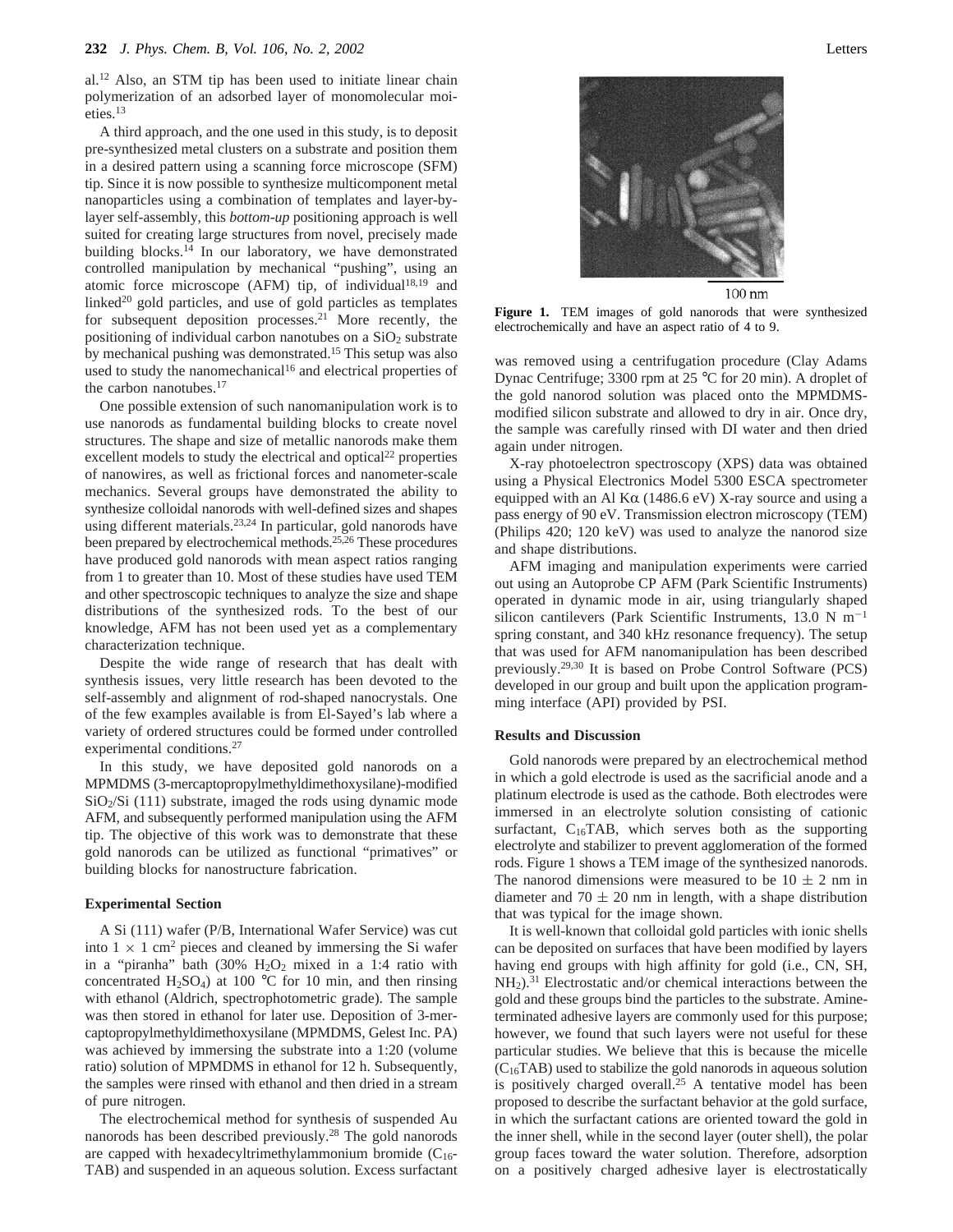

**Figure 2.** AFM images ( $1\mu$ m ×  $1\mu$ m) of MPMDMS-modified SiO<sub>2</sub>/ Si substrate (a) before and (b) after gold-nanorod deposition. As shown in (c), the MPMDMS layer is nearly featureless with a RMS roughness of 2 Å. The height scale from black to white is 2 nm in (a) and 10 nm in (b).

## **SCHEME 1**



hindered. To check this model, we tried to deposit the rods on an amine-terminated substrate. No evidence for deposition of gold nanorods was observed by using XPS or AFM (results not shown). However, we found that a thiol-terminated adhesive layer could be used successfully for rod deposition and assembly. A schematic representation of the sample deposition process is illustrated in Scheme 1. In "open" or ambiant atmosphere conditions, we found that the di-methoxy silane compound forms a very smooth monolayer while the trimethoxy compound formed a rough layer with  $1-2$  nm agglomerate features. These poly-siloxane agglomerates result from homogeneous polymerization in solution and deposit on the substrate. The di-methoxy compound was found also to be less sensitive to humidity and small amounts of water in the organic solvent. This may be because there is one less "oxy" site available for condensation between silane molecules in solution and therefore less homogeneous polymerization takes place.

Figure 2a shows an AFM image  $(1 \mu m \times 1 \mu m)$  of a 3-MPMDMS-modified silicon substrate. Figure 2c shows a cross section analysis of this image. It is evident in these figures that the self-assembled monolayer that is formed is smooth and does not contain any silane agglomerates. The overall RMS value of the scanned area was calculated to be 2 Å.

The AFM image in Figure 2b shows the surface after gold nanorod deposition on this substrate. The nanorod heights measured by AFM of  $10 \pm 2$  nm correspond well to the diameter



**Figure 3.** A sequence of SFM images (500 nm  $\times$  500 nm scan size) displaying the manipulation of four gold nanorods. The arrows in each image show the manipulation direction that results in the rod configuration in the next image. (a) Initial arrangement of the rods; (b) result of translational manipulations of "1" along its longitudinal axis and "2" across this axis; (c) results of rotational manipulation operations of all 4 rods by  $\pm 45^{\circ}$  relative to their original orientation. The height scale from black to white is 10 nm for  $(a-c)$ .

observed in TEM. The apparent shape and length of the nanorods observed by AFM differ from those observed in TEM because of well-known tip-convolution effects in the XY plane.

XPS was used to confirm the presence of gold on the substrate after this procedure for depositing the nanorods. The presence of characteristic Au 4d and 4f peaks proves that there is gold on the surface. On the basis of the AFM images in Figure 2 and the XPS data, we conclude that gold nanorods were indeed deposited on the 3-MPMDMS-modified silicon substrate.

Results from a nanorod manipulation experiment are shown in Figure 3. First, we located an area on the substrate with several nanorods in close proximity. An AFM image (500 nm  $\times$  500 nm scan size) of this area is shown in Figure 3a. Four nanorods, marked as "1" to "4", were manipulated in different orientations to study the effects of the precise location of the